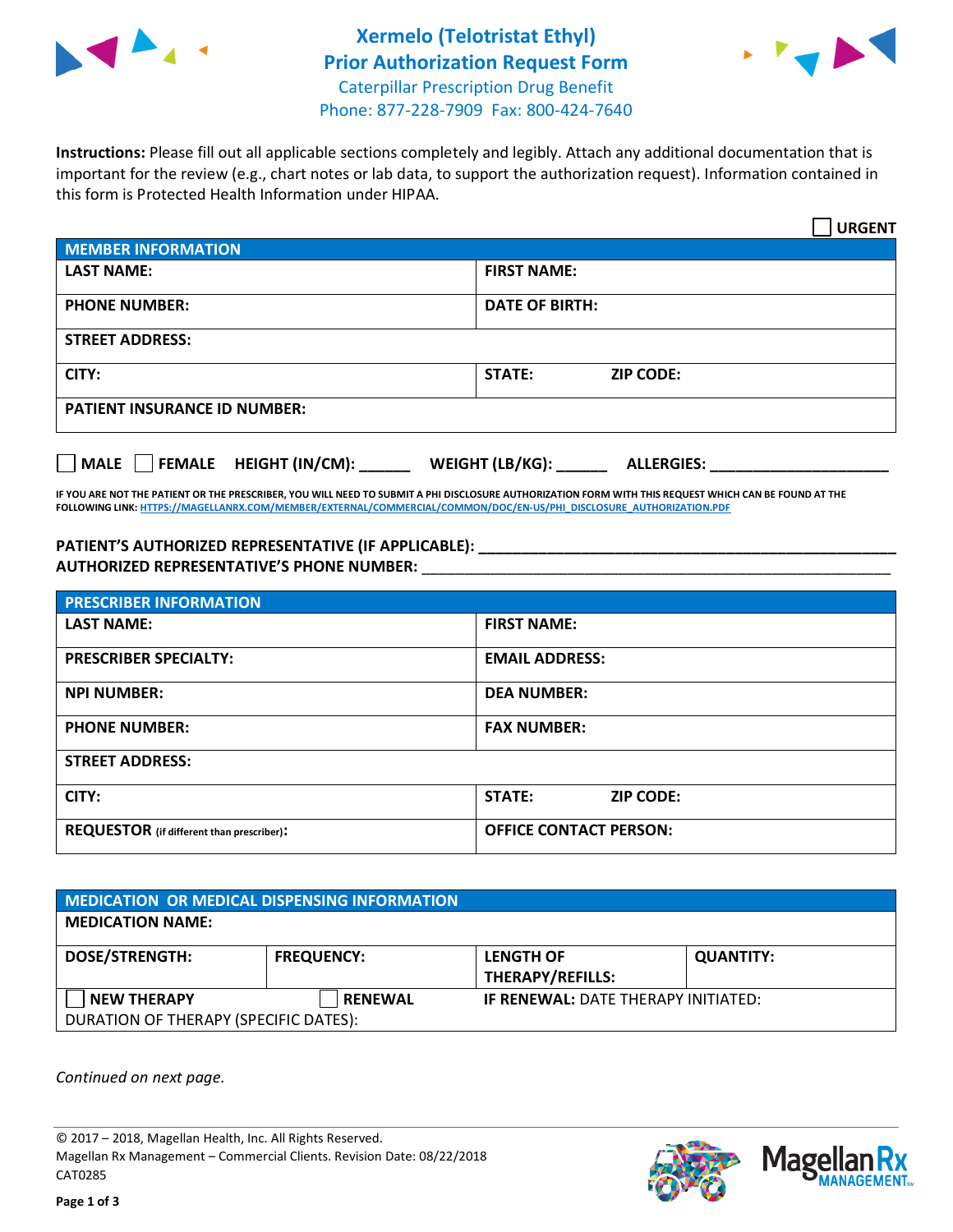



Magellan Rx

| <b>MEMBER'S LAST NAME:</b>                                                                                                                                                                                                                                      | <b>MEMBER'S FIRST NAME:</b>                                                                                                                                                                                                                                                                                                                                                                                              |                                                       |  |  |  |
|-----------------------------------------------------------------------------------------------------------------------------------------------------------------------------------------------------------------------------------------------------------------|--------------------------------------------------------------------------------------------------------------------------------------------------------------------------------------------------------------------------------------------------------------------------------------------------------------------------------------------------------------------------------------------------------------------------|-------------------------------------------------------|--|--|--|
| 1. HAS THE PATIENT TRIED ANY OTHER MEDICATIONS FOR THIS CONDITION?                                                                                                                                                                                              |                                                                                                                                                                                                                                                                                                                                                                                                                          | <b>NO</b><br>YES (if yes, complete below)             |  |  |  |
| <b>MEDICATION/THERAPY (SPECIFY</b><br>DRUG NAME AND DOSAGE):                                                                                                                                                                                                    | <b>DURATION OF THERAPY (SPECIFY</b><br>DATES):                                                                                                                                                                                                                                                                                                                                                                           | <b>RESPONSE/REASON FOR</b><br><b>FAILURE/ALLERGY:</b> |  |  |  |
| <b>2. LIST DIAGNOSES:</b>                                                                                                                                                                                                                                       |                                                                                                                                                                                                                                                                                                                                                                                                                          | <b>ICD-10:</b>                                        |  |  |  |
| □ Carcinoid syndrome<br>□ Other diagnosis: ____________________ICD-10__________________________________                                                                                                                                                         |                                                                                                                                                                                                                                                                                                                                                                                                                          |                                                       |  |  |  |
| PRIOR AUTHORIZATION.                                                                                                                                                                                                                                            | 3. REQUIRED CLINICAL INFORMATION: PLEASE PROVIDE ALL RELEVANT CLINICAL INFORMATION TO SUPPORT A                                                                                                                                                                                                                                                                                                                          |                                                       |  |  |  |
| <b>Clinical Information:</b><br>tumor?* □ Yes □ No<br>*Please provide documentation.<br>LAR], etc.)? $\Box$ Yes $\Box$ No                                                                                                                                       | Does the patient have a diagnosis of carcinoid syndrome related to well-differentiated neuroendocrine<br>Will Xermelo be used in combination with a somatostatin analog (such as octreotide [Sandostatin, Sandostatin<br>Does the patient have an average baseline of four or more bowel movements (BMs) per day while on a<br>somatostatin analog (such as octreotide [Sandostatin, Sandostatin LAR], etc.)? □ Yes □ No |                                                       |  |  |  |
| <b>Reauthorization:</b><br>If this is a reauthorization request, answer the following questions:<br>starting Xermelo (telotristat)? □ Yes □ No<br>[Sandostatin, Sandostatin LAR], etc.)? □ Yes □ No                                                             | Has the patient experienced a reduction in bowel movement frequency by at least one-third from baseline since<br>Will the patient continue to use Xermelo in combination with a somatostatin analog (such as octreotide                                                                                                                                                                                                  |                                                       |  |  |  |
| Are there any other comments, diagnoses, symptoms, medications tried or failed, and/or any other information the<br>physician feels is important to this review?                                                                                                |                                                                                                                                                                                                                                                                                                                                                                                                                          |                                                       |  |  |  |
| Please note: Not all drugs/diagnosis are covered on all plans. This request may be denied unless all required<br>information is received.<br>ATTESTATION: I attest the information provided is true and accurate to the best of my knowledge. I understand that |                                                                                                                                                                                                                                                                                                                                                                                                                          |                                                       |  |  |  |
| the Health Plan, insurer, Medical Group or its designees may perform a routine audit and request the medical<br>information necessary to verify the accuracy of the information reported on this form.                                                          |                                                                                                                                                                                                                                                                                                                                                                                                                          |                                                       |  |  |  |
|                                                                                                                                                                                                                                                                 |                                                                                                                                                                                                                                                                                                                                                                                                                          |                                                       |  |  |  |
| © 2017 - 2018, Magellan Health, Inc. All Rights Reserved.                                                                                                                                                                                                       |                                                                                                                                                                                                                                                                                                                                                                                                                          |                                                       |  |  |  |

Magellan Rx Management – Commercial Clients. Revision Date: 08/22/2018 CAT0285